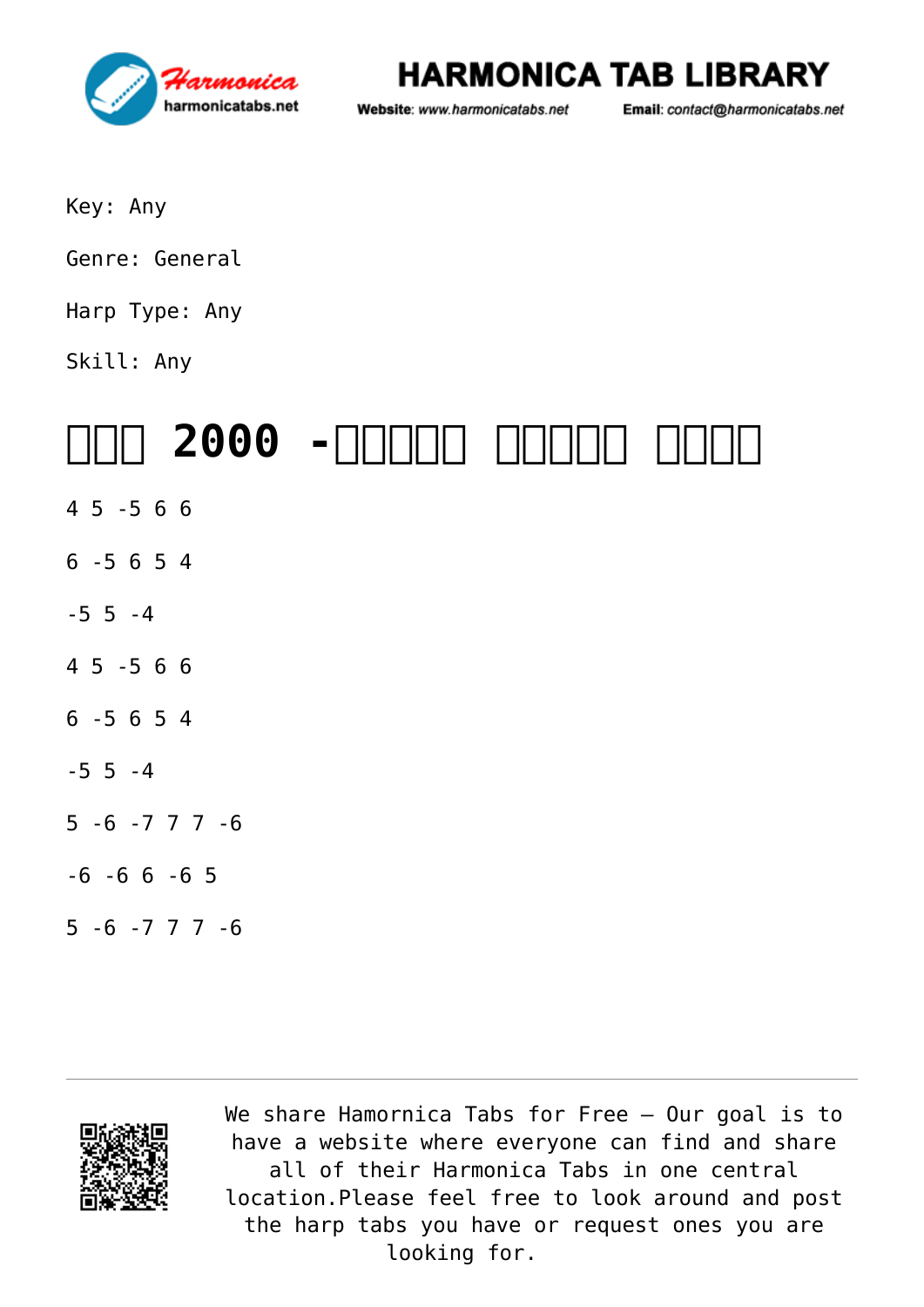

#### **HARMONICA TAB LIBRARY**

Website: www.harmonicatabs.net

Email: contact@harmonicatabs.net

- $-6$   $-6$   $6$   $-6$   $5$
- $7 7 6$
- $-6$   $-6$   $6$   $-6$   $6$
- $-5$  5  $-4$  4
- 4 -6 6 -5 6
- 6 5 5 -5 5 -4 4
- 4 4 -6 6 -5 6 7
- 7 5 5 -5 5 -4 4
- 5 5 -6 6 -5 6 7
- 7 -5 -5 6 -5 5 -4
- 6 6 6 -5 5 -4
- -4 4 -3 4



We share [Hamornica Tabs](https://harmonicatabs.net/) for Free - Our goal is to have a website where everyone can find and share all of their Harmonica Tabs in one central location.Please feel free to look around and post the harp tabs you have or request ones you are looking for.